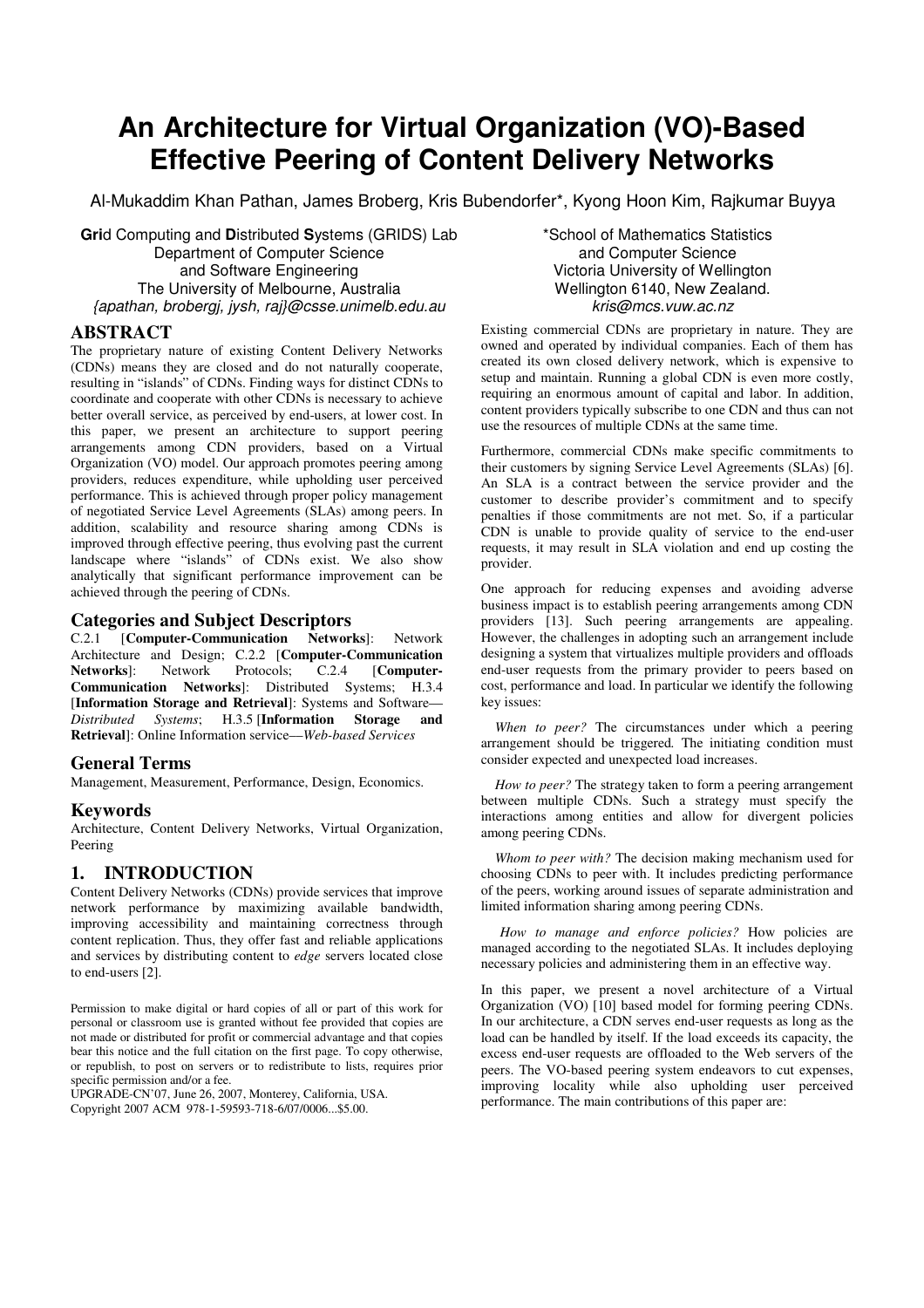- an architecture for an open and decentralized system that supports the effective peering of CDNs within a scalable VObased model, and
- a policy-based framework for SLA negotiation among peering CDNs to ensure that requests are effectively served, meeting user QoS requirements.
- a preliminary analytical model based on the fundamentals of queuing theory to demonstrate the performance gain through the proposed VO-based peering of CDNs.

The rest of the paper is structured as follows: Section 2 presents the related work. Section 3 presents our architecture for peering CDNs with a broad view of the VO creation steps and VO formation scenarios. It also provides a description on the architectural components and features. Section 4 describes the policy management in peering CDNs environment, with a focus on negotiated SLAs and defined policy levels. Section 5 outlines analytical model for peering CDNs. Finally, Section 6 concludes the paper with a brief summary of expected contributions and future directions.

## 2. RELATED WORK

Peering of content delivery networks is gaining popularity among researchers of the scientific community. Several projects are being conducted for finding ways to peer CDNs for better overall performance. In this section, we outline some of these efforts.

The internet draft by IETF proposes a Content Distribution Internetworking (CDI) Model [11], which allows CDNs to have a means of affiliating their delivery and distribution infrastructure with other CDNs who have content to distribute. The CDI Internet draft assume a federation of CDNs but it is not clear how this federation is built and by which relationships it is characterized. A protocol architecture for CDI is presented in [12]. The main drawback of this protocol is – being a point-to-point protocol, if one end-point is down the connection remains interrupted until that end-point is restored.

A peering system for content delivery workloads in a federated, multi-provider infrastructure has been presented in [13], but the peering strategy, resource provisioning and performance guarantees among partnering CDNs are unexplored in this work. CDN brokering [14] allows one CDN to intelligently redirect endusers dynamically to other CDNs in that domain. The drawback is that, the routing mechanism used is proprietary in nature and might not be suitable for a generic CDI architecture. From a userside perspective, Cooperative Networking (CoopNet) [8] addresses the flash crowd problem through the cooperation of end-hosts. The main problem of the user-side mechanisms is that they are not transparent to end-users, which are likely to restrict their widespread deployment.

Other systems such as Coral [17], CoDeeN [18], Globule [15], and DotSlash [16] address the issue of collaborative content delivery. However, they do not virtualize multiple providers for cooperative management and delivery of content in a peering environment.

#### 3. VO-BASED PEERING CDNS

A CDN is expected to provide the necessary distributed computing and network infrastructure to ensure SLAs are met with its customers. In order to meet such SLAs and to manage its resources properly, it could be necessary to cooperate with other

CDNs. In our architecture, cooperation among the peering CDNs is achieved through a VO. Formation of a VO is initiated by a CDN, which realizes that it will not be able to meet its SLAs with the customers. The initiator is called a primary CDN; while other CDNs who share their resources in a VO are called peering CDNs. Users interact transparently with the VO by requesting content from Web servers of the primary CDN. A content request may initiate further VO activities that the end-users are unaware of (e.g. inter-CDN request-routing, content replication and delivery in a peering arrangement). Thus, the participating entities act as a single conceptual unit in the execution of common goal(s).



Figure 1: A formed VO

A VO is composed of explicit members who are the primary and any peering CDNs who cooperate for resource sharing, and implicit members who are content providers and end-users. Implicit members are transparent to a VO but they share the benefit from it. Figure 1 shows the example of VO-based peering CDNs. End-user requests for content are forwarded to the primary CDN which is holding the content from the content provider. The requested content is served either directly by the primary CDN or by any peering CDNs within a VO. Let us consider content c1 and c3 in Figure 1. Since c1 and c3 reside in the Web servers within VO1 and VO2 respectively, requests of c1 and c3 are served accordingly from VO1 and VO2. In case of content c2, the primary CDN directly delivers the requested content.

Table 1: List of commonly used terms

| Terminology            | Description                                 |
|------------------------|---------------------------------------------|
| Web server (WS)        | A Container of content                      |
| Mediator               | A policy-driven entity, authoritative for   |
|                        | policy negotiation and management           |
| Service registry       | Discovers and stores resource and policy    |
| (SR)                   | information in local domain                 |
| Peering Agent          | A resource discovery module in the peering  |
| (PA)                   | CDNs environment                            |
| Policy                 | A storage of Web server, mediator and VO    |
| <i>repository (PR)</i> | policies                                    |
| $P_{WS}$               | A set of Web server-specific rules for      |
|                        | content storage and management              |
| $P_M$                  | A set of mediator-specific rules for        |
|                        | interaction and negotiation                 |
| $P_{VQ}$               | A set of VO-specific rules for creation and |
|                        | growth of the VO                            |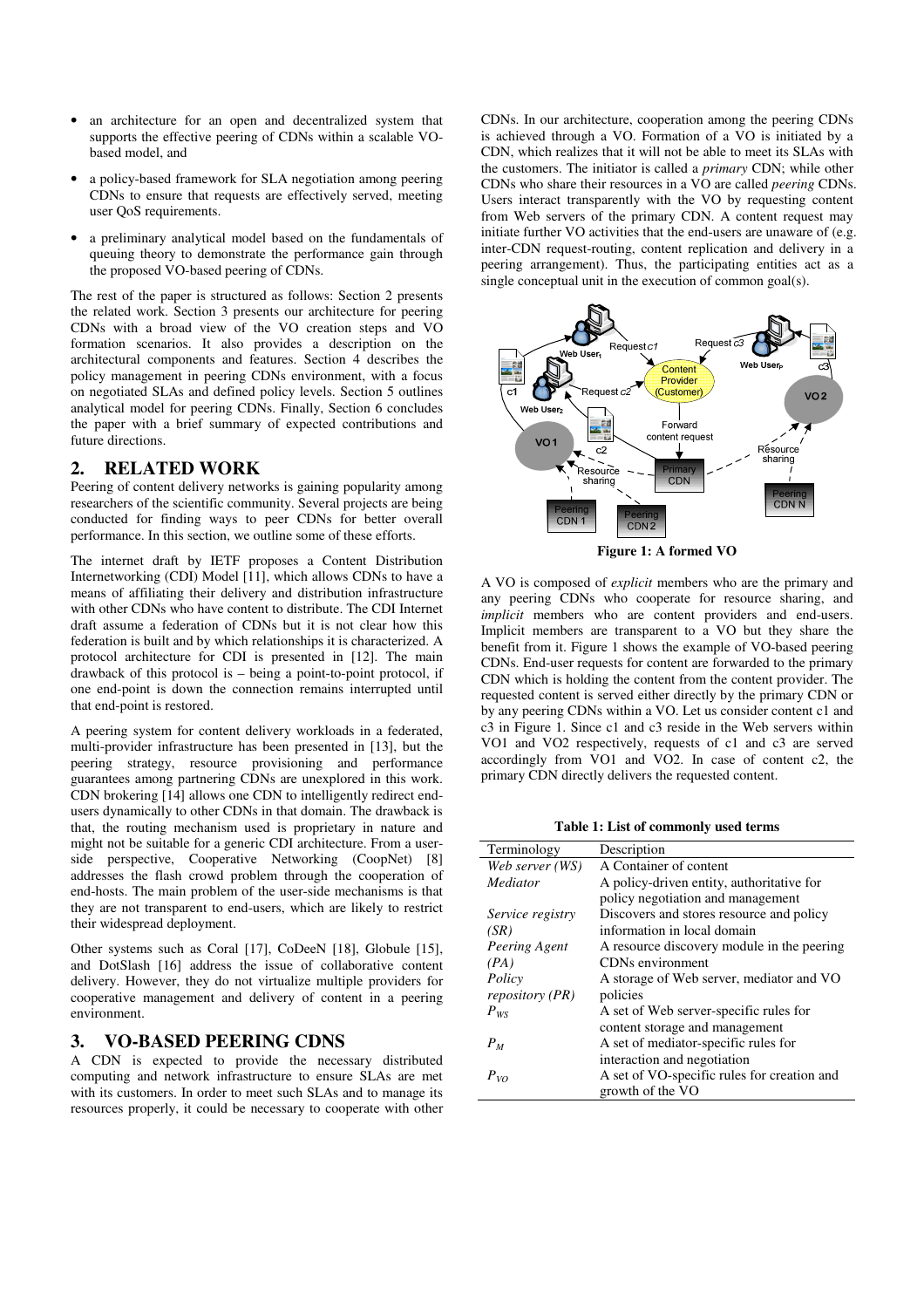

Figure 2: Architecture of a system to assist the creation of peering CDNs

## 3.1 System architecture

The architecture of our VO-based peering CDNs is shown in Figure 2. The terminologies used to describe the system architecture are listed in Table 1. In the VO-based peering CDNs model, a CDN endeavors to balance its service requirements against the high costs of deploying customer- dedicated, overprovisioned resources. Thus, to cut expenses and avoid the potential peak load threat of violating SLAs with the customers, CDNs will be able to leverage computing and network infrastructure from other CDNs through peering. The negotiation among CDNs for resource peering allows a peering CDN to agree to allocate the required amount of its local resources (Web servers, bandwidth etc.) to provide content and services on behalf of the primary CDN.

A peering arrangement among CDNs that provisioning and sharing of computing resources must also provide settlement and exchange of generated revenue. The primary CDN ultimately controls the resources it has acquired – which are delegated rights for the peering CDNs' physical resources. The physical resources could consist of resources from multiple peering CDNs distributed over different geographical locations. The primary CDN determines what proportion of the Web traffic (i.e. end-user requests) is redirected to the Web servers of the peering CDNs, which content is replicated there, how the replication decisions are taken, and which replication policies are being used.

In our architecture, Web Servers (WS) within a CDN are the actual holders of content. Each Web server has its own policies, defined as a set of server-specific rules,  $P_{WS}$ , for the storage and management of content. The Service Registry (SR) helps in discovering local resources within a CDN by providing resource and access related information. The Peering Agent (PA), Mediator and *Policy Repository (PR)* collectively act as a "gateway" for a

given CDN, and all three assist in creation of a new VO. The PA of a CDN acts the role of a resource discovery module. It acts as the first point of contact for other CDNs when they are initiating a peering agreement, and a conduit through which a CDN can itself discover potentially useful resources available from other CDNs. The mediator is responsible for negotiation among CDNs and management of operations within a VO. The mediator has its own policies (defined as a set of mediator-specific rules,  $P_M$ ) and also manages the policies (defined as a set of VO-specific rules,  $P_{VQ}$ ) necessary for negotiation and creation of Virtual Organization(s). The PR virtualizes all of the individual policies from within the VO, including  $P_{WS}$ ,  $P_M$ , and  $P_{VO}$ , and will ultimately include policies from peering CDNs.

## 3.2 Lifecycle of a VO

A VO may vary in terms of purpose, scope, size, and duration. Hence, VOs are of two types: short-term on-demand VOs and long-term VOs with established SLAs. A short-term VO is formed for limited duration, based on current user request patterns to prevent the generation of hotspots [9]. Such a peering arrangement should be automated to react within a tight time frame – as it is unlikely that a human directed negotiation would occur quickly enough to satisfy the evolved niche. A short-term VO is formed on-demand and the policy for such VO formation is established dynamically to handle the situation, one such negotiation mechanism is briefly described in section 3.4. Shortterm VOs are phased out when the workload returns to normal. On the other hand, a long-term VO is formed for an event which will be known in advance. In a long-term VO, CDNs collaborate for longer period of time and such a VO remains for the duration of the event. In this situation we would expect negotiation to include a human-directed agent to ensure that any resulting decisions comply with participating companies' strategic goals.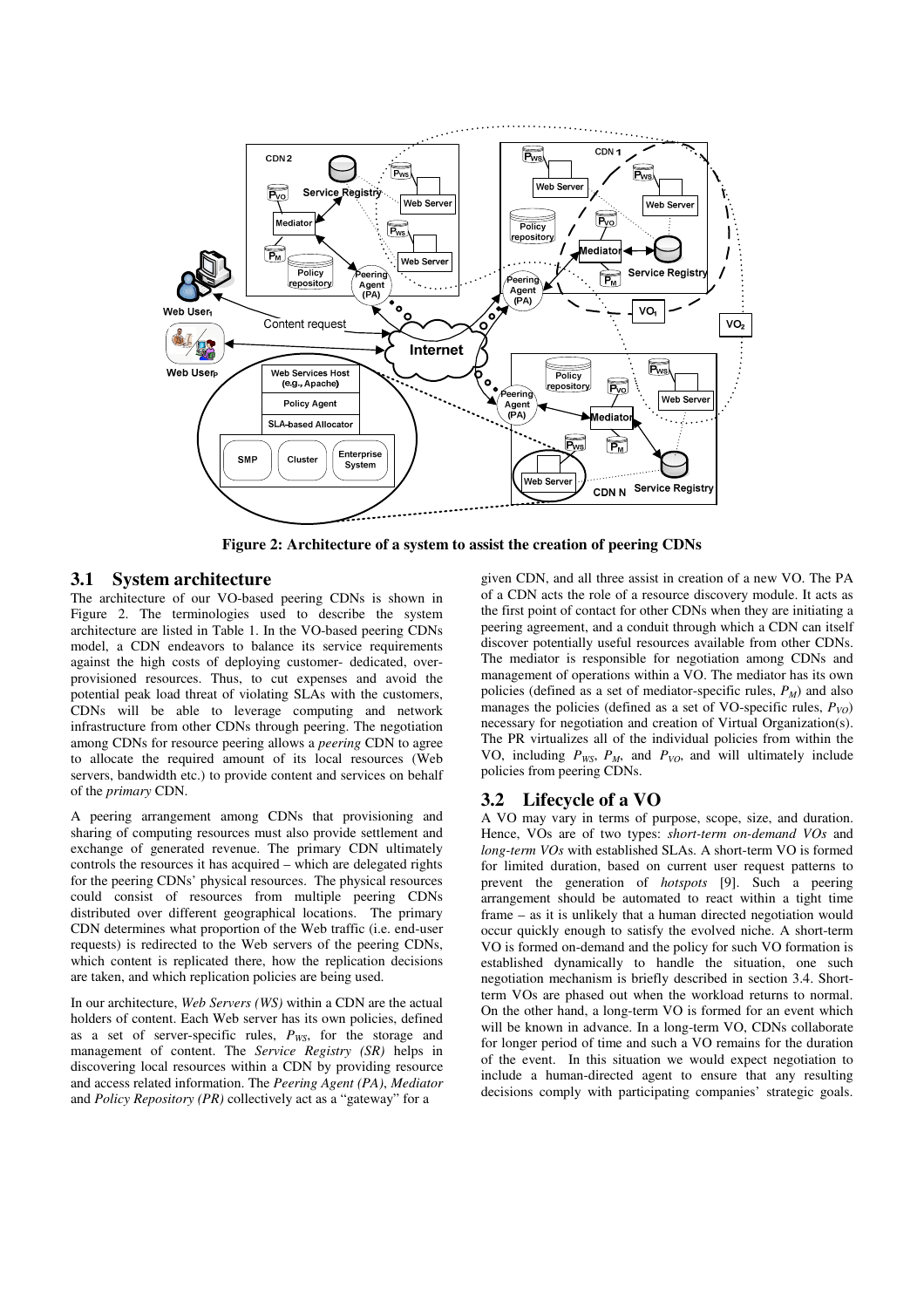

Figure 3: The formation of a Virtual Organization (VO)



Figure 4: A formed VO

Relevant scenarios for short and long-term VO creation have been illustrated in [1].

Figure 3 illustrates the VO creation steps, while Figure 4 shows a VO after it is formed. The followings are typical steps for a VO creation:

Step 1. A (primary) CDN provider realizes that it cannot handle a part of the workload on its Web server(s). A VO initialization request is sent to the mediator.

Step 2. The primary CDN constructs a shell VO, with a mediator instance, a service registry instance, and a policy registry. The mediator instance obtains the resource and access information from the SR, whilst SLAs and other policies from the PR.

Step 3. The shell VO represents the potential for peering of resources. Hence, it needs to be expanded to include additional resources from other CDNs. The mediator instance on the primary CDN's behalf generates its service requirements based on the current circumstance and SLA requirements of its customer(s).

Step 4. The mediator instance passes the service requirements to the local Peering Agent (PA). If there are any preexisting peering arrangements (for a long term scenario) then these will be returned at this point. Otherwise, it carries out short term negotiations with the PA identified peering targets (Section 3.4).

Step 5 When the primary CDN acquires sufficient resources from its peers to meet its SLA with the customer, the new VO becomes operational. If no CDN is interested in such peering, VO

creation through re-negotiation is resumed from Step 3 with reconsidered service requirements.

An existing VO may need to either disband or re-arrange itself if any of the following conditions hold: (a) the circumstances under which the VO was formed no longer hold; (b) peering is no longer beneficial for the participating CDNs; (c) an existing VO needs to be expanded further in order to deal with additional load; or (d) participating CDNs are not meeting their agreed upon contributions.

#### 3.3 Architectural components

In this section, we provide the description of the architectural components along with their responsibilities:

Web server – Web Servers are responsible for storing content and delivering them reliably. We separate a server's structure into two layers: overlay and core. In the overlay layer, a server comprises a Web-service host (for example, Apache or Tomcat), a policy agent, and a SLA-allocator. The Web services host ensures the delivery of content to end-users based on the negotiated policies. The policy agent is responsible (in conjunction with the mediator) for determining which resources can be delegated and under what conditions (policies) delegation is permitted. The SLA-allocator performs the provisioning and reservation of Web server's resources (e.g. CPU, bandwidth, storage etc.) to satisfy both local and delegated SLAs, and ensures that the terms of the SLAs are enforced. The Web server's core consists of high performance computing systems such as symmetric multiprocessors, cluster systems, or other enterprise systems (such as desktop grids). The Web servers' underlying algorithms perform on-demand caching, content selection, and routing between servers. This requires each Web server to express its own policies for storage and management of content.

Mediator – The (resource) mediator is a policy-driven entity in a VO-based peering CDNs environment. The raison d'etre for an instance of the mediator within a VO is to ensure that the participating entities are able to adapt to changing circumstances (agility) and are able to achieve their objectives in a dynamic and uncertain environment (resilience). Once a VO is established, the mediator controls what portion of the Web traffic (i.e. end-user requests) is redirected to the Web servers of the peering CDNs, which content is replicated there, how the replication decision is taken, and which replication policies are being used. When performing automated peering the mediator will also direct any decision making during peering negotiations (during VO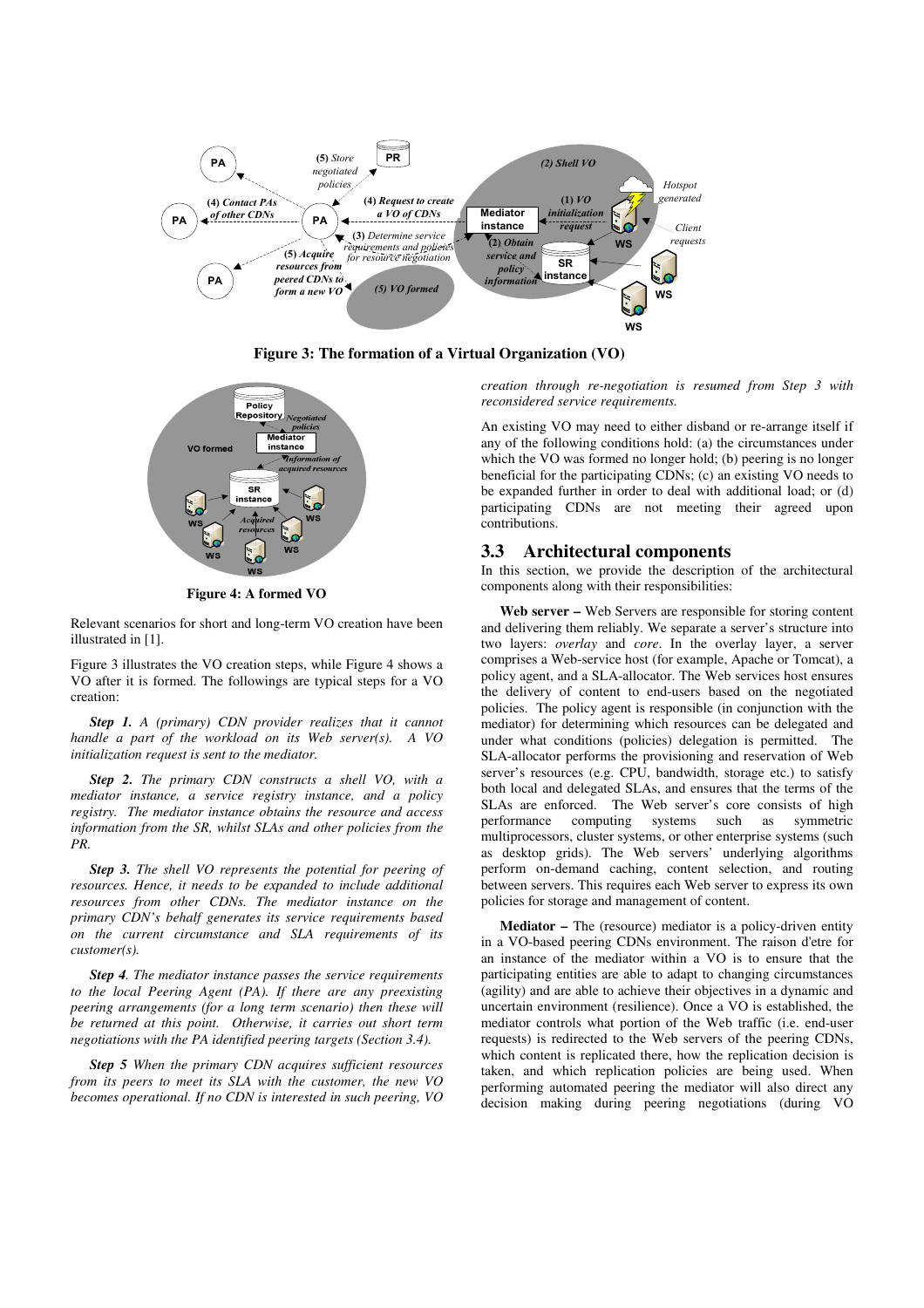creation), policy management, and scheduling. A mediator holds the initial policies for VO creation and obtains additional composite polices as a result of successful peering negotiations. A mediator works in conjunction with its local Peering Agent (PA) to discover external resources and to negotiate with other CDNs. An example of a mediator led negotiation is given in Section 3.4.

Service Registry (SR) – The SR encapsulates the resource and service information for each CDN. It helps in discovering local resources through enabling the Web servers of CDN providers to register and publish their resource, service and policy details. In the face of traffic surges, the service registry is accessed by the mediator in shell VO creation to supply any necessary local resource information. When a shell VO is grown to form a new VO, an instance of the service registry is created that encapsulates all local and delegated external CDN resources.

Policy Repository (PR) – The PR virtualizes all of the policies within the VO. It includes the Web server-specific policies, mediator policies, VO creation policies along with any policies for resources delegated to the VO as a result of a peering arrangement. These policies form a set of rules to administer, manage, and control access to VO resources. They provide a way to manage the components in the face of complex technologies.

Peering Agent (PA) – The PA is a CDN specific entity that exists prior to a VO creation. It is independent of any VO. It acts as a policy-driven resource discovery module for VO creation and is used as a conduit by the mediator to exchange policy and resource information with other CDNs. It is used by a primary CDN to discover the peering CDNs' (external) resources, as well as to let them know about the local policies and service requirements prior to commencement of the actual negotiation by the mediator.

#### 3.4 Short-term resource negotiation

In order to respond to hotspots that may result in a CDN failing to meet its QoS obligations, we propose that time-critical agreements for a short-term VO should be automatically negotiated. We expect any such agreements to hold for a limited duration and only involve an artificially restricted set of CDN resources. Even so, there are serious issues involving such agreements including trust, i.e. who governs the allocation decisions and are they trustworthy; and the potential commercial sensitivity of information about the current state and costs of a CDN. Divulging commercially sensitive information (e.g. resources, access and policies) as a basis for negotiating a peering arrangement would be, in general, commercially unacceptable. Even with the limitations placed on resources that can be automatically delegated, there must be checks and balances to ensure that any delegation is made properly. Otherwise, it would also be unlikely that a CDN would agree to have an external party (e.g. mediator of the primary CDN) make allocations of their resources and bind them to negotiated SLAs.

One solution to these problems is to utilize a cryptographically secure auction [22], which hides both the valuations that CDNs place on their resources and who is participating in the auction. In this case all the mediators would between themselves act as a secure distributed auctioneer, in which the cryptographic protocol itself guarantees a trustworthy outcome of the auction. These auctions have been shown to be tractable in practice and are therefore an ideal basis for automation of peering agreements. A negotiation would start with the VO being formed and the

mediator determining the shortfall in resources. The mediator then issues its local PA a call for bids and within this includes the SLAs that it requires. The PA distributes the request to other PAs of the peers and each of them then passes the request to its CDN mediator. All mediators that wish to bid then register with the requesting mediator and a subset of the mediators (acting as the distributed auctioneers) are selected via a cut and shuffle [23]. Note that the requesting mediator does not act as an auctioneer. The auction is then held securely and only the final resource allocations are revealed.

An auctioneer starts an auction not for selling an item (i.e. allocation), but for buying it. Buyers (peering CDNs) bid with the price they are willing to sell the allocation of their Web servers. One bidder can not see the bid of other bidders. An auctioneer gathers bids from the bidders and selects the lowest bidding agent(s) as the winner and the winner is paid second-lowest bidding price. In other words, a reverse Vickrey auction is used. As mentioned earlier, we assume that an auction is held using a cryptographically secure auction [22] protocol to hide all auction related sensitive information. Through this approach, a mendacious behavior from a provider is restricted. Thus, overprovisioning of resources by harnessing data through VO membership, or modifying and falsifying of content by some rogue CDN providers is not allowed. Here below, we also summarize the steps for the auction to be held within a VO:

Step 1. The mediator of the primary CDN (buyer) realizes the need of additional resources to replicate content. It internally determines the maximum payable amount (expressed by Payoff Value). The mediator then issues its local PA a call for bids and within this includes the SLAs that it requires (Auction Policy).

Step 2. The PA distributes the request to other PAs of the peers and each of them then passes the request to its CDN mediator.

Step 3. All mediators that wish to bid then register with the requesting mediator and a subset of the mediators are chosen to act as distributed auctioneers.

Step 4. All bidders (peering CDNs) use a Bidding Function to determine the bidding amount.

Step 5. An auctioneer collects bids and selects the lowest bidding buyer(s) as winner and a winner is paid by the amount of second-lowest bid.

Step 6. An auction takes place successfully when winners are chosen according to the Auction policy of the primary CDN. At this point, it can be assumed that the primary CDN has acquired sufficient resources from its peers to meet its SLA with customers. Therefore, the primary CDN replicates its content to the winning CDNs' Web servers. If no winner is selected through the auction, re-negotiation through auction takes place, starting from Step 1.

#### 3.5 Architectural features

The operation of a CDN is driven by semi-autonomous logic that ensures content is served reliably through content replication, request-routing and redirection whilst maintaining constant awareness of the health (e.g. load information) of participants.

Request assignment and redirection can be performed in a CDN at multiple levels – at the DNS, at the gateways to local clusters and also (redirection) between servers in a cluster [19][20]. Commercial CDNs predominantly rely on DNS level end-user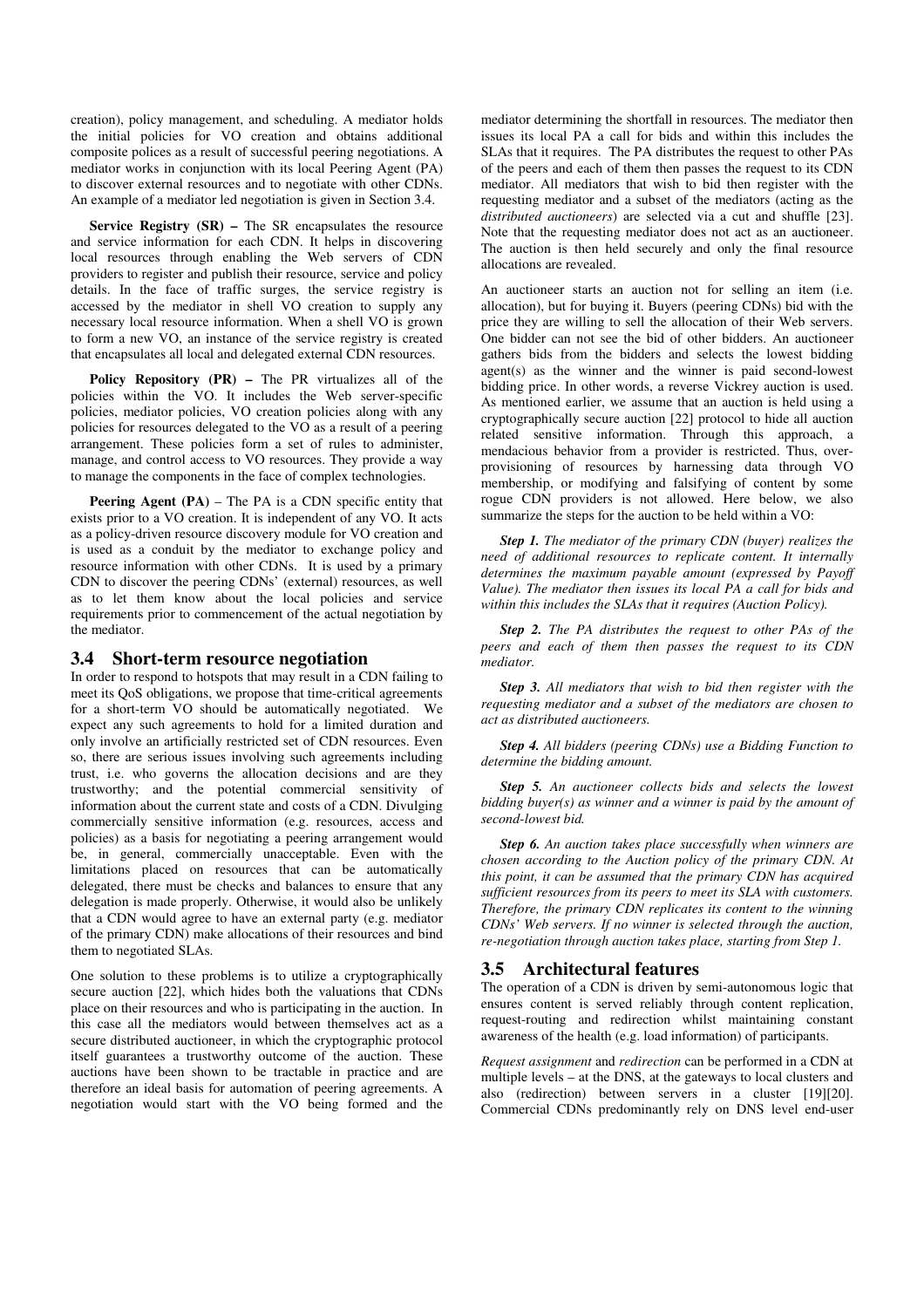assignment combined with a rudimentary request assignment policy (such as weighted round robin, or least-loaded-first) which updates the DNS records to point to the most appropriate replica server [7]. In the proposed framework, end-users can be assigned via DNS (by the peering agents of participating CDNs updating their DNS records regularly) and also via redirection at the CDN gateway when appropriate.

Content replication occurs from origin servers to other servers within a CDN. Existing CDN providers (e.g. Akamai, Mirror Image) use a non-cooperative pull-based approach, where requests are directed (via DNS) to their closest replica server [7]. If the file requested is not held there, the replica server pulls the content from the origin server. Co-operative push-based techniques have been proposed that pushes content onto participating mirror servers using a greedy-global heuristic algorithm [21]. In this approach, requests are directed to the closest mirror server, or if there is no suitable mirror nearby, it is directed to the origin server. In the context of our peering framework, this replication extends to participating servers from other CDNs in a given VO, subject to the available resources it contributes to the VO. This is defined by the policies ( $P_{VO}$ ) agreed upon at VO creation time.

Load information can be measured and disseminated within individual CDNs and amongst other CDNs. A load index can provide a measure of utilization of a single resource on a computer system. Alternatively, it can be a combined measure of multiple resources like CPU load, memory utilization, disk paging and active processes. Such load information needs to be disseminated amongst all participating CDNs in a timely and efficient manner to maximize its utility. Such indices will also be crucial to identify situations where forming a VO-based peering is appropriate (e.g. when servers or entire CDNs are overloaded) or when CDNs resources are underutilized and could be offered to other CDN providers. Within the VO-based framework, we anticipate a hierarchical approach, where current bandwidth and resource usage of web servers in a CDN is reported to the CDN gateway (i.e. mediator, PA and policy repository as a single conceptual entity) in a periodic or threshold-based manner. The gateways of participating CDNs then communicate aggregated load information describing the load of their constituent servers.

# 4. SLA NEGOTIATION AND POLICY MANAGEMENT

When CDNs peer according to a VO-based model, the participants sign SLAs with different performance objectives. Once the SLAs have been agreed upon, the participants in a VO work in order to satisfy the negotiated SLAs. The SLA components include:

- Description of service requirements, a specification of the resource and service requirements of the primary CDN. This description includes the storage requirements, the required rate of transfer, the primary CDN's preference to gain resources at a particular region, and the expected duration of receiving service.
- Administration for VO activities, which specifies the role of the mediator as an authoritative entity in the VO.
- Renegotiation for problem resolution, which illustrates the steps to be undertaken in face of any problem in providing necessary services.
- Consequences of SLA violation, which outlines the possible results of SLA violation in which service expectations are not met. The consequences of SLA violation may range from imposing penalty on the participants through reimbursement of part of the revenues lost due to the loss of service, to termination of peering relationship, and to disbanding and/or rearranging the participants to form a new VO.
- SLA bypassing conditions, which details the conditions under which the SLAs are not applicable. Such situations include the damage of physical resources due to natural disaster, theft etc.

#### 4.1 Policy management to support SLAs

The proper operations of a VO-based peering CDNs architecture seek for the consistent performance and availability of a large number of widely distributed system entities, specified in a Service Level Agreement (SLA). A policy-based framework can simplify the complexities involved in the operation and management of a large content distribution network [5]. Within our VO-based peering CDNs architecture we apply the standard policy framework defined by the IETF/DMTF [4]. We also define three levels of policies, namely – Web server policy, mediator policy and VO policy. These three policy levels are detailed in Section 4.2.



Figure 5: Basic policy framework

We define a policy as a descriptive statement that allows an entity to properly administer, manage, and execute its activities. Policies in the context of peering CDNs are statements that specify how the Web servers should deal with different types of traffic, what type of content can be moved out to a CDN node, what resources can be shared between the VO participants, what measures are to be taken to ensure quality of service based on negotiated SLAs, and what type of programs/data must be executed at the origin servers. Thus these policies endeavor to provide a way to manage multiple entities deploying complex technologies within the architecture of the VO-based peering CDNs.

We illustrate the standard policy framework in Figure 5. In the standard policy framework, the admin domain refers to an entity which administers, manage and control access to resources within the system boundary. An administrator uses the policy management tools to define the policies to be enforced in the system. The *policy enforcement points (PEPs)* are logical entities within the system boundary, which are responsible for taking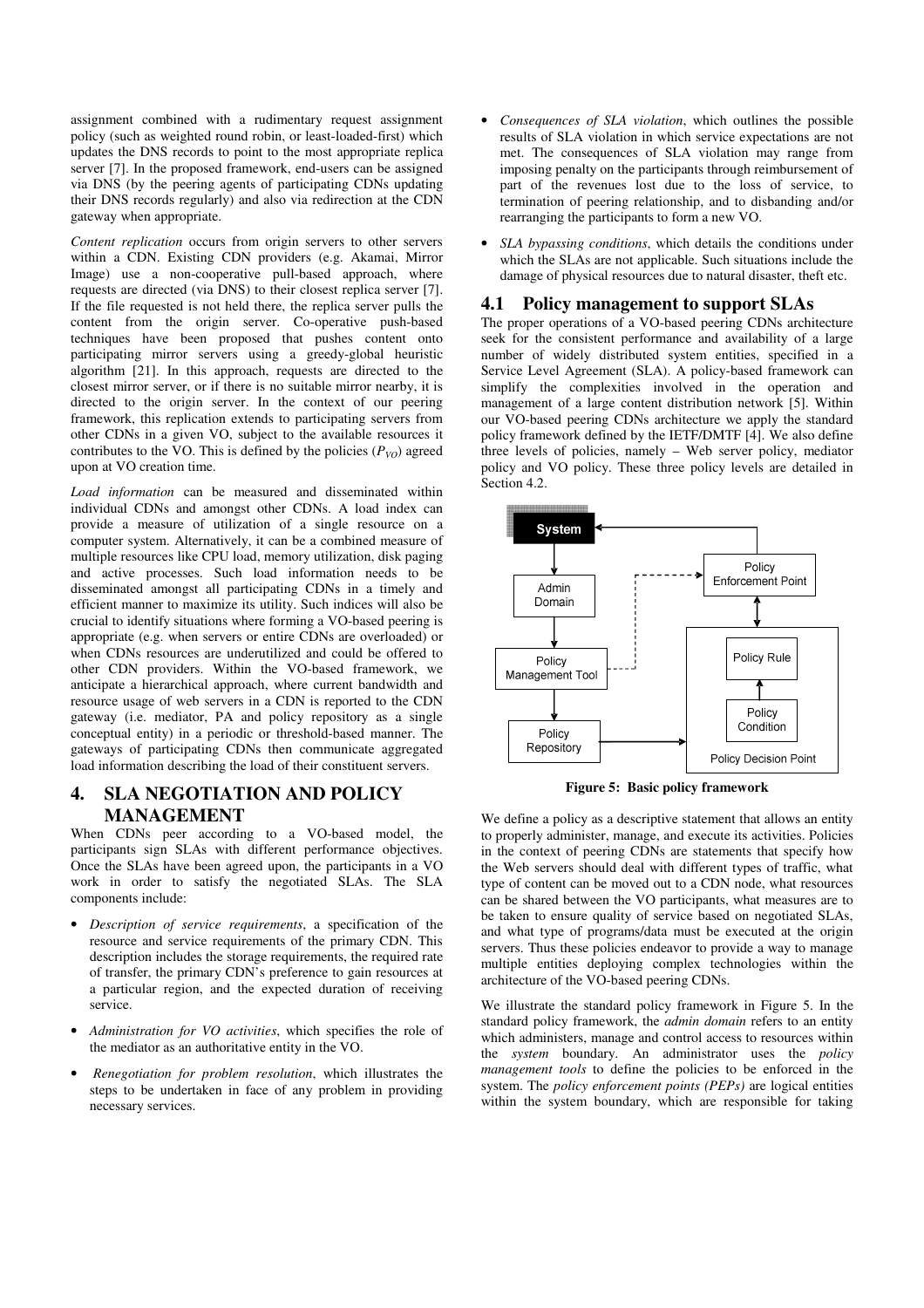| <b>Table 2: Policy mapping</b> |                            |                                         |                                                                        |  |
|--------------------------------|----------------------------|-----------------------------------------|------------------------------------------------------------------------|--|
| Policy framework               | Peering CDNs Component     | Specified policies                      | Description                                                            |  |
| Component                      |                            |                                         |                                                                        |  |
| System                         | Peering CDNs               | All policies in the                     | The distributed computing and network infrastructure                   |  |
|                                |                            | system                                  | for peering CDNs                                                       |  |
| Admin domain                   | Formed VO                  | Negotiated VO policies                  | An administrative entity for resource management                       |  |
|                                |                            |                                         | and access control                                                     |  |
| Policy management tool         | Administrator dependent    |                                         | An administrator dependent tool to generate policies                   |  |
| Policy repository              | Policy repository          | Web server, VO and<br>mediator policies | Storage of policies in the system                                      |  |
| <b>Policy Enforcement</b>      | Web Services host, Policy  | Web server policies                     | A logical entity which ensures proper enforcement of                   |  |
| Points (PEPs)                  | Agent, SLA-based allocator |                                         | policies                                                               |  |
| <i>PDPs</i>                    | Mediator                   | Mediator policies, VO<br>policies       | An authoritative entity for retrieving policies from<br>the repository |  |

action to enforce the defined policies. The policy repository stores polices generated by the administrators using the policy management tools. The policy decision point (PDP) is responsible for retrieving policies from the policy repository, for interpreting them (based on *policy condition*), and for deciding on which set of policies are to be enforced (i.e. policy rules) by the PEPs.

The model (and the corresponding entities) for peering CDNs can be mapped to the basic policy framework. We show this mapping in Table 2. The policy repository (PR) from Figure 2 virtualizes the Web server, mediator and VO policies. These policies are generated by the policy management tool used by the VO administrator. The distribution network and the Web server components (i.e. Web Services host, Policy Agent, SLA-based Allocator) are the instances of PEPs, which enforce the peering CDN policies stored in the repository. The mediator is the instance of the PDPs, which specifies the set of policies to be negotiated at the time of collaborating with other CDNs, and passes them to the peering agent at the time of negotiation. The policy management tool is administrator dependent and it is not shown in Figure 2.

#### 4.2 Policy levels

In this section we delineate different levels of policy definitions that are present within the domain of peering CDNs. We propose following a general implementation of policies which can be specified according to their granularity level. Being influenced by [5], we also argue for storing the specification of the policy rules (for all three levels of policies) in the policy repository for maintaining interoperability. We also initiate simplified management by storing the definition of policies in the policy repository, and by defining abstractions that provide a machine dependent specification of policies. We propose that the policy specification contained in the policy repository should be defined in terms of the technology to which a policy would apply, rather than in terms of the configuration parameters of any specific resource.

Here below, we describe the distinct policy levels:

Web server policies specify,

- how a server performs consistent content caching;
- how the policy agent module operates based on negotiated SLAs; and
- how the SLA-based allocator module ensures provisioning of resources to satisfy negotiated SLAs.

#### Mediator policies specify,

- how the mediator interacts with the PA to pass information on service requirements;
- how the mediator takes over the administration of delegated resources once they are acquired;
- how the mediator effectively manages VO activities to cope with changing circumstances; and
- how the mediator coordinates with other entities to assist in resource allocation.

VO policies include,

- the policies necessary for initiating VO creation;
- the policies need to be administered in face of SLA violation by VO participants; and
- the policies to dynamically disband or rearrange a VO.

## 5. ANALYTICAL MODELING

In this section, we develop a simple analytical model based on the fundamentals of queuing theory to demonstrate the performance gain through the peering of CDNs.



Figure 6: Primary CDN modeled as an M/G/1 queue

Let us model a CDN as an M/G/1 queue as shown in Figure 6. Table 3 shows the parameters and expressions that are used in the analytical modeling. An M/G/1 queue consists of a FIFO buffer with requests arriving randomly according to a Poisson process at rate  $\lambda$  and a processor, called a server, which retrieves requests from the queue for servicing. We assume that the total processing of the Web servers of a CDN is accumulated through the server and the service time is a general distribution. User requests are serviced at a first-come-first-serve (FCFS) order. We use the term 'task' as a generalization of a content request arrival for service. We denote the processing requirements of an arrival as 'task size.' Here, we will use the terms task and request arrival interchangeably. Such a content request can be a client requesting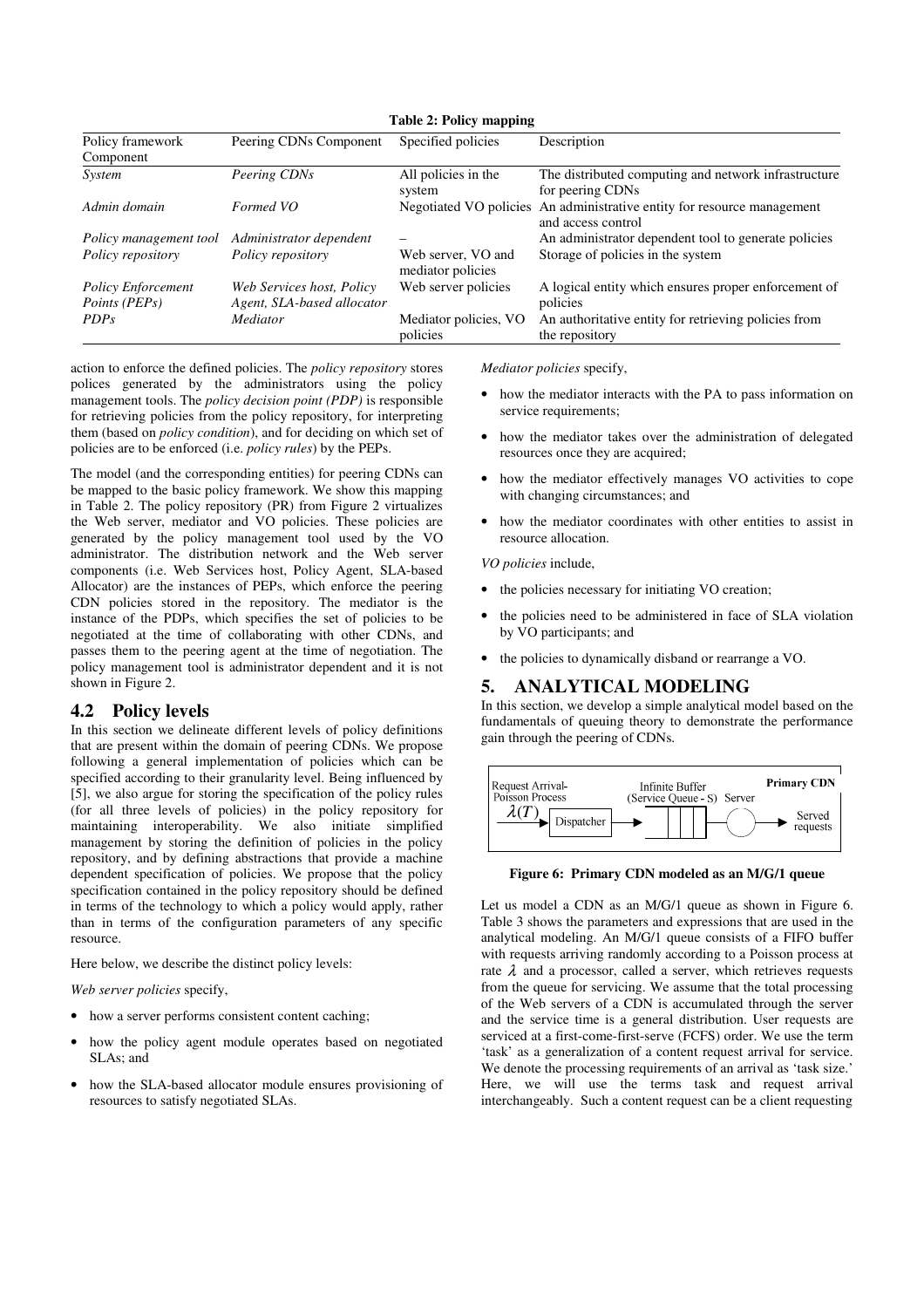Table 3: Parameter and expressions for the analytical model

| Parameter                         | <b>Expression</b>                                                 |
|-----------------------------------|-------------------------------------------------------------------|
| Mean arrival rate                 | $\lambda = (1/T)$ (requests/second)                               |
| Mean arrival time                 | Т                                                                 |
| Mean service rate                 | $\mu$                                                             |
| Load                              | $\rho = (\lambda/\mu)$                                            |
| P.D. F of service<br>distribution | $f(x) = \frac{\alpha k^{\alpha}}{1-(k/p)^{\alpha}} x^{-\alpha-1}$ |
|                                   | $k \leq x \leq p$                                                 |
| Task size variation               | $\alpha$                                                          |
| Smallest possible task size       | k                                                                 |
| Largest possible task size        | р                                                                 |
| <i>Expected waiting time</i>      | E(W)                                                              |
| Mean service time                 | E(X)                                                              |

an individual file or object, a Web page (containing multiple objects), the results of execution of a script (e.g. CGI, PHP) or any digital content.

We abstract all the request streams coming to the Web servers of the primary CDN as a single request stream. Client requests arrive at a conceptual entity, called dispatcher, following a Poisson process with the mean arrival rate  $\lambda$ . All requests in its queue are served on a FCFS basis with mean service rate  $\mu$ . It has been observed that the workloads in Internet are heavy-tailed in nature [24][25], characterized by the function,  $Pr\{X > x\} \sim x^{-\alpha}$ , where  $0 \le \alpha \le 2$ . In a CDN, clients request for content of varying sizes (ranging from small to large). Based on size of the content requested, the processing requirements (i.e. task size) also vary. Thus, the task size on a given CDN's service capacity follows a Bounded Pareto distribution. The probability density function for the Bounded Pareto  $B(k, p, \alpha)$  is

$$
f(x) = \frac{\alpha k^{\alpha}}{1 - (k/p)^{\alpha}} x^{-\alpha - 1},
$$

where  $\alpha$  represents the task size variation, k is the smallest possible task size, and p is the largest possible task  $(k \le x \le p)$ . By varying the value of  $\alpha$ , we can observe distributions that exhibit moderate variability ( $\alpha \approx 2$ ) to high variability ( $\alpha \approx 1$ ).

We start with the derivation of the expectation of waiting time  $E(W)$ . W is the time a user has to wait for service.  $E(N_q)$  is the number of waiting customers and  $E(X)$  is the mean service time. By Little's law, the mean queue length  $E(N_q)$  can be expressed in terms of the waiting time. Therefore,  $E(N_a) = \lambda E(W)$  and load on the server,  $\rho = \lambda E(X)$ . Let  $E(X^j)$  be the *j*-th moment of the service distribution of the tasks. We have,

$$
E(X^j) = \begin{cases} \frac{\alpha p^j((k/p)^\alpha - (k/p)^j)}{(j-\alpha)(1-(k/p)^\alpha)} & \text{if } j \neq \alpha \\ \frac{\alpha k^\alpha \ln(p/k)}{(1-(k/p)^\alpha)} & \text{if } j = \alpha \end{cases}
$$



Figure 7: Effectiveness of peering among CDNs



Figure 8: Impact of request-redirection on expected waiting time

Hence, using P-K formula, we obtain the expected waiting time in the primary CDN's queue,  $E(W) = \lambda E(X^2) / 2(1 - \rho)$ . Now we want to measure the expected waiting time with respect to varying server load and task sizes.

#### 5.1 Performance gain through peering

Now, let us assume that we have N peering CDNs in the system. All the participants share their resources to deal with flash crowds. In face of sudden surge in demand, the load on the primary CDN becomes,  $\overline{\rho} = \rho (1 - P_{redirect})$  and the redirected load is distributed equally among the peering CDNs. Figure 7 shows the effectiveness of peering among CDNs in terms of expected waiting time for a two CDNs case. In Figure 7, we can see a reasonable improvement in expected waiting time through peering. Without peering when the system load approaches to 1.0, the user perceived response time for service by the primary CDN tends to infinity. In this case, the primary CDN peers with other CDNs for coordinated and cooperative delivery of content. Hence, as the primary CDN becomes overloaded, it redirects some of its request to the peers. In this way, even in the face of high demand, user perceived performance remains satisfactory. Figure 8 shows the impact of request-redirection on the expected waiting time with high system load ( $\rho = 0.95$ ) with task variability,  $\alpha = 1.5$ . In Figure 8, we show that as the redirection probability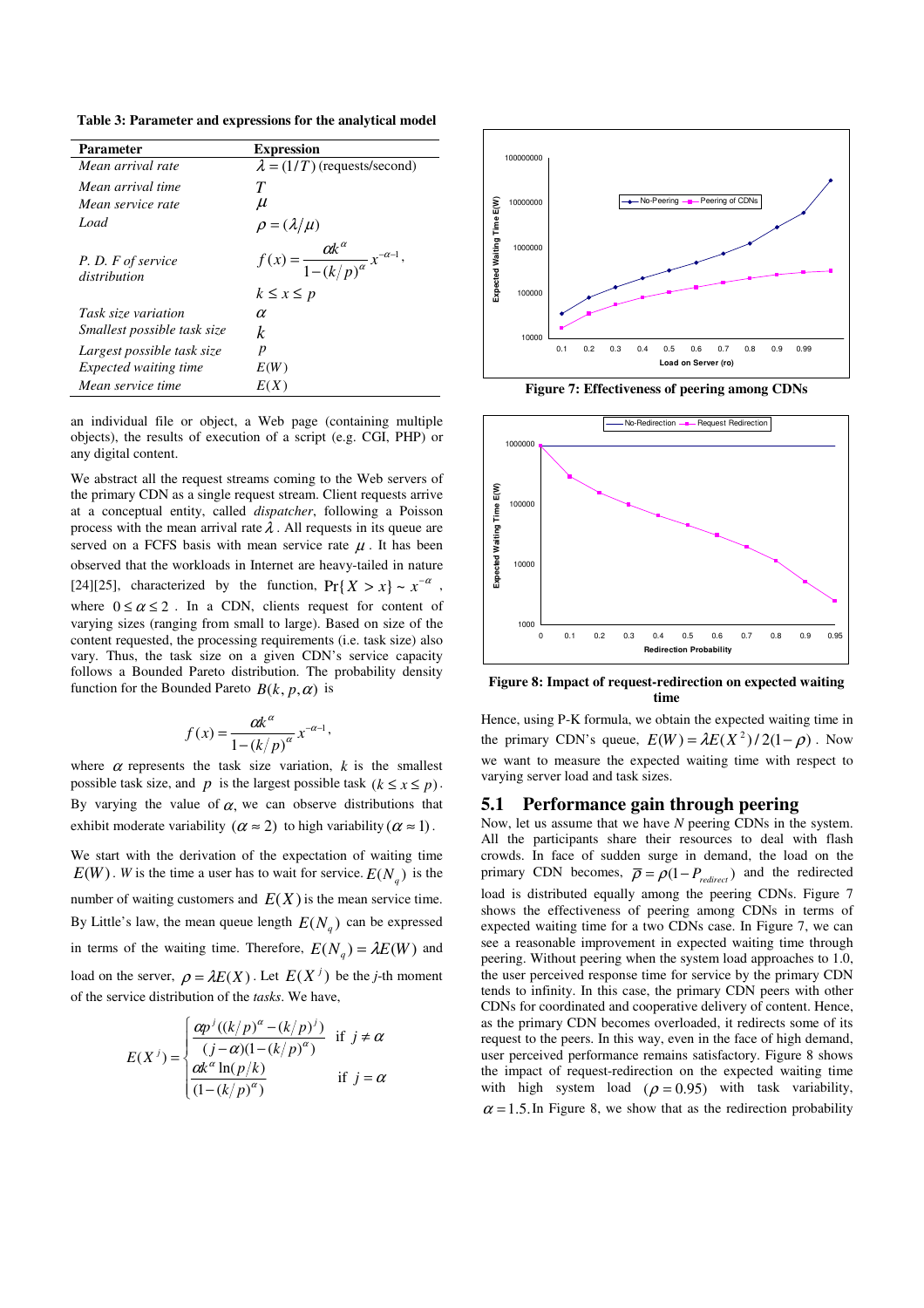increases, approaching to 1, expected waiting time on the primary CDN decreases substantially.

#### 5.2 Three CDN peering scenario

In this section, we examine the performance gain through peering in three CDN peering arrangement, as illustrated in Figure 9. Each of the participating CDNs is modeled as an M/G/1 queue. As shown in Figure 9, when the primary CDN is unable to serve all the incoming content requests, it redirects a fraction of the request to the peering CDN, which in return serve those requests. Note that, the redirected requests are equally distributed between the peering CDNs. Under this assumption, we can measure the expected waiting time for end-user requests for each of the three participating entities in the peering arrangement.



Figure 9: A peering scenario with three CDNs

Figure 10 shows the impact of redirecting the requests on expecting waiting time for the three CDNs peering scenario and Table 4 lists the notations used for this scenario. Initially, the primary CDN and peer 1 have moderate system load ( $\rho = 0.5$ ), whereas peer 2 is less loaded ( $\rho = 0.3$ ). As the load on the primary CDN increases (approaching to 1.0), it offloads content requests to the peers, with redirection probability,  $P_{redirect} = 0.5$ . For this scenario we assume that content requests are coming as different request streams to the participating CDNs. We also assume that each of the participating entities has the same service rate. The initial and new load on CDN  $i$  is measured by,  $\rho_i = \lambda_i E(X_i)$  and  $\overline{\rho}_i = \lambda_i E(X_i)$  respectively.  $\lambda_i$  is the initial arrival rate, whereas,  $\lambda_i$  is the new arrival rate at CDN *i*. We calculate  $\lambda_i$  as,

$$
\overline{\lambda}_i = \begin{cases} (1 - P_{redirect})\lambda_i & \text{if } i = 1\\ \lambda_i + \lambda_1(\frac{P_{redirect}}{N}) & \text{if } i > 1 \end{cases}
$$

We measure the initial and new expected waiting time of CDN  $i$ as,

$$
E(W_i) = \frac{\lambda_i E(X_i^2)}{2(1 - \rho_i)}
$$
 and  

$$
E(\overline{W_i}) = \frac{\overline{\lambda_i} E(X_i^2)}{2(1 - \overline{\rho_i})}
$$
, respectively.

From Figure 10, we find that, the expected waiting time of the primary CDN decreases as the requests are redirected to the peering CDNs. Peering CDNs, on the other hand, show an increase in expected waiting time as it receives extra requests from the primary CDN.

Table 4: List of notations in three CDNs peering scenario

| <b>Notation</b>        | <b>Description</b>                                                                                                                                             |
|------------------------|----------------------------------------------------------------------------------------------------------------------------------------------------------------|
| N                      | Number of CDNs, $N \in \{1, 2, , N\}$                                                                                                                          |
| $E(X_i^j)$             | <i>i</i> -th moment of CDN $i$ 's service distribution                                                                                                         |
| $\rho_i$               | Initial load on CDN <i>i</i> , $\rho_i = \lambda_i E(X_i)$                                                                                                     |
| $\overline{\rho}_i$    | New load on CDN i, $\overline{\rho}_i = \overline{\lambda}_i E(X_i)$                                                                                           |
| $\lambda_i$            | Initial arrival rate at CDN i                                                                                                                                  |
| $\overline{\lambda}_i$ | New arrival rate at CDN $i$ ,                                                                                                                                  |
|                        | $\overline{\lambda}_i = \begin{cases} (1-P_{redirect})\lambda_i & \text{if } i=1\\ \lambda_i + \lambda_1(\frac{P_{redirect}}{N}) & \text{if } i>1 \end{cases}$ |
| $E(W_i)$               | Expected waiting time (initial) at CDN $i$ ,                                                                                                                   |
|                        | $E(W_i) = \frac{\lambda_i E(X_i^2)}{2(1-\rho_i)}$                                                                                                              |
| $E(W_i)$               | Expected waiting time (new) at CDN $i$ ,                                                                                                                       |
|                        | $E(\overline{W_i}) = \frac{\lambda_i E(X_i^2)}{2(1 - \overline{\sigma})}$                                                                                      |
|                        | Probability to redirect content requests from<br>$CDN$ i                                                                                                       |



Figure 10: Three CDNs scenario - performance gain through peering

## 6. CONCLUSION AND FUTURE WORK

In this paper, we present an open and scalable system to assist the creation of open content delivery networks. In our architecture, when the load on the primary CDN exceeds its capacity, it peers with other CDNs, and the excess end-user requests are offloaded to the Web servers of the peering CDNs. Our contribution lies in designing an architecture for the VO-based peering approach that endeavors to reduce setup and maintenance cost of network infrastructures, while also respecting end-user performance requirements through proper policy management for negotiated SLAs. It also promotes extended scalability and resource sharing with other CDNs through cooperation and coordination. We also constructed a preliminary analytical model for peering CDNs demonstrating the performance gain through peering. Such results highlight the utility of peering among the existing CDNs. We